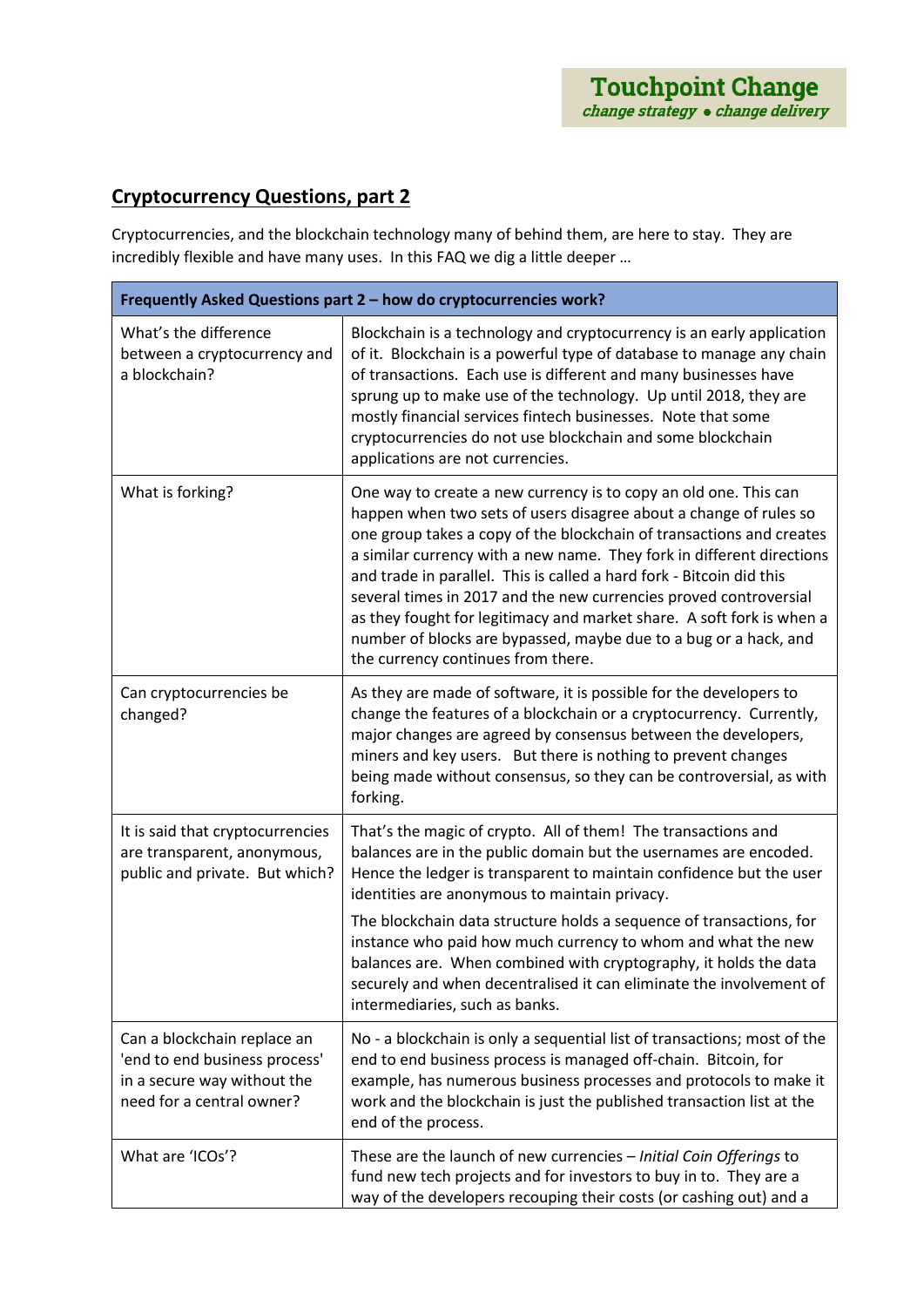|                                           | way of investors joining a tradeable market. These new currencies<br>could appreciate and become the digital currencies of the future, or<br>they might disappear as quickly as they were created.                                                                                                                                                                                                                                                                                                       |
|-------------------------------------------|----------------------------------------------------------------------------------------------------------------------------------------------------------------------------------------------------------------------------------------------------------------------------------------------------------------------------------------------------------------------------------------------------------------------------------------------------------------------------------------------------------|
| How could I buy into a<br>Cryptocurrency? | You can purchase the currency from a Crypto Exchange. There are<br>dozens, each offering a different selection of currencies and each<br>with a different track record of service and security. Many of the<br>currencies can only be bought with Bitcoin or Ethereum so you<br>would need to buy Bitcoin first and then exchange it.                                                                                                                                                                    |
|                                           | Alternatively, you could use a Forex spread betting platform which<br>means you invest in the value of the currency rather than owning it<br>personally, but the risks/costs may be higher. There are pros and<br>cons of each. This is not investment advice!                                                                                                                                                                                                                                           |
| Are Cryptocurrencies safe?                | Not fully. The technology is very new and some of the fundamental<br>issues are still being resolved. Although cryptography is a robust<br>science, there are bugs in some of the currencies, exchanges and<br>wallets, hacking is rife and users are still learning their way around<br>the system.                                                                                                                                                                                                     |
|                                           | Governments are now getting involved and starting to regulate<br>cryptocurrencies in many countries. This will legitimise them but<br>also place additional rules on them. This is a necessary pre-cursor to<br>widespread adoption and will tame the wild-west nature of the<br>market.                                                                                                                                                                                                                 |
| Can a Blockchain be hacked?               | In terms of the security, the blockchain cryptography has never been<br>successfully hacked. As a digital currency, a design feature had to be<br>that a Bitcoin is impossible to copy/paste/duplicate, so every Bitcoin<br>wallet balance maintains its integrity. The main blockchain was<br>designed to be so secure that it is vanishingly unlikely that any<br>private key/public key combination can be guessed in the next<br>million years. As far as we know this has been entirely successful. |
|                                           | The main technical risks are therefore bugs (eg. one incident in 2010<br>due to an overflow bug, but the transaction was successfully<br>bypassed by the miners via a 'soft fork') or a mining group taking<br>over the network by buying over 51% of the computing power, but<br>that would be incredibly expensive and the value of every Bitcoin<br>would plummet so it would be counter-productive.                                                                                                  |
| Can a user be hacked?                     | Yes. Users must keep safe their own private keys (think of a random<br>34-character password) in a pair with their public wallet number<br>(think of a bank account number). Anyone can send coins to a<br>wallet but only the private key holder can send funds from a wallet.<br>Unfortunately, users can lose the keys or have them discovered by<br>hackers. A lost private or public key means lost access to the funds -<br>this has happened a lot but only affects individual users.             |
|                                           | When Exchanges are hacked, the hackers get access to a large<br>number of private/public keys, enabling them to perform<br>unauthorised transfers - this happens fairly regularly and is high<br>profile due to the total amounts involved. It gives rise to an<br>interesting philosophical/ethical dilemma. If they spot it quickly, the                                                                                                                                                               |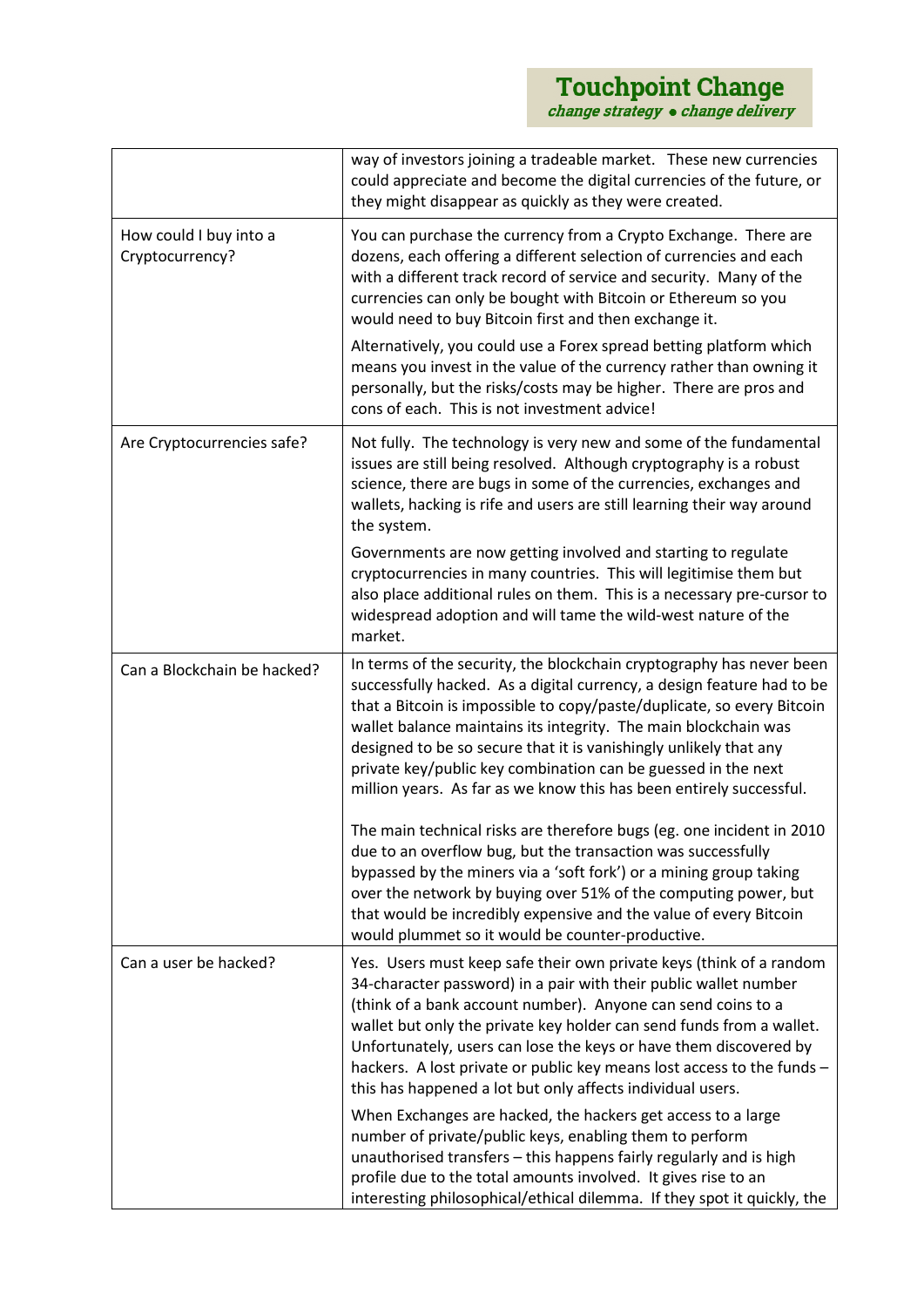|                                                                                 | miners (if they act together) could refuse to process any transactions<br>on the hacker's wallet. But that goes entirely against the<br>decentralised anonymous design of Bitcoin and would make them<br>the 'central authority' that they have sworn to dispense with.                                                                                                                                                                                                                     |
|---------------------------------------------------------------------------------|---------------------------------------------------------------------------------------------------------------------------------------------------------------------------------------------------------------------------------------------------------------------------------------------------------------------------------------------------------------------------------------------------------------------------------------------------------------------------------------------|
| Why do the price graphs look<br>so dramatic?                                    | Because the price rises and falls have been so dramatic. The older<br>Cryptocurrencies have up to 9 years of trading history so you can<br>view their ups and downs. However, these graphs are easy to mis-<br>interpret - if a currency has been trading for a long time, any recent<br>peak will look highly exaggerated against the right-hand margin. To<br>get a more accurate visual comparison, set each price graph to the<br>last 12 months so they can be seen on the same scale. |
| If it rises, what price will<br>Bitcoin top out at?                             | There is no telling; it all depends on demand. Some people are<br>forecasting \$100k, others \$1m or even more.                                                                                                                                                                                                                                                                                                                                                                             |
| If it falls, what price will<br>Bitcoin bottom out at?                          | There is no telling; it all depends on confidence. Some people are<br>forecasting \$10k, others \$1k or even less.                                                                                                                                                                                                                                                                                                                                                                          |
| So, is cryptocurrency in a<br>bubble or not?                                    | There is no consensus. Some people point to obvious comparisons<br>with previous investment bubbles and predict a full-blown crash in<br>2018. Others say the valuations are justified as cryptocurrencies will<br>come to dominate financial services in the future. Both views may<br>yet be right!                                                                                                                                                                                       |
| How does it compare to the<br>dot com industry in the year<br>2000?             | In terms of the market narrative, there are many similarities. Dot<br>coms promised to revolutionise industry. Thousands of businesses<br>started up with little more than a glossy brochure and huge<br>optimism. eCommerce share prices rocketed in 18 months but the<br>eCommerce industry took 18 years to develop the business models<br>and cash flows to justify them. Hence there was a severe crash in<br>between.                                                                 |
|                                                                                 | In the crypto world in 2017, all we know is that the exponential spike<br>was higher and quicker than in 2000. We don't know if it will<br>continue, level out or crash, or whether the ultimate market cap of<br>the currencies will be higher or lower than now.                                                                                                                                                                                                                          |
| What is a market cap and how<br>is it valued?                                   | The market capitalisation is simply how much a Cryptocurrency is<br>worth in total – the price per coin multiplied by the number of coins<br>in circulation.                                                                                                                                                                                                                                                                                                                                |
|                                                                                 | There is no consensus on how to assess a future market cap (unlike a<br>share price which is based on future earnings, dividends and<br>growth). Optimists say that the market cap can be equated with the<br>total of transactions, making comparisons with a company's<br>turnover. Pessimists say that there is no intrinsic value, so it could<br>be zero.                                                                                                                              |
| Will the newer<br>cryptocurrencies increase in<br>value as much as Bitcoin has? | It is a possibility that a small number will see massive growth but<br>Bitcoin's market lead is so strong it continues to tower over all of the<br>others. Ultimately the most popular are likely to be the ones with<br>the best utility. The pace of innovation will remain high for some                                                                                                                                                                                                 |